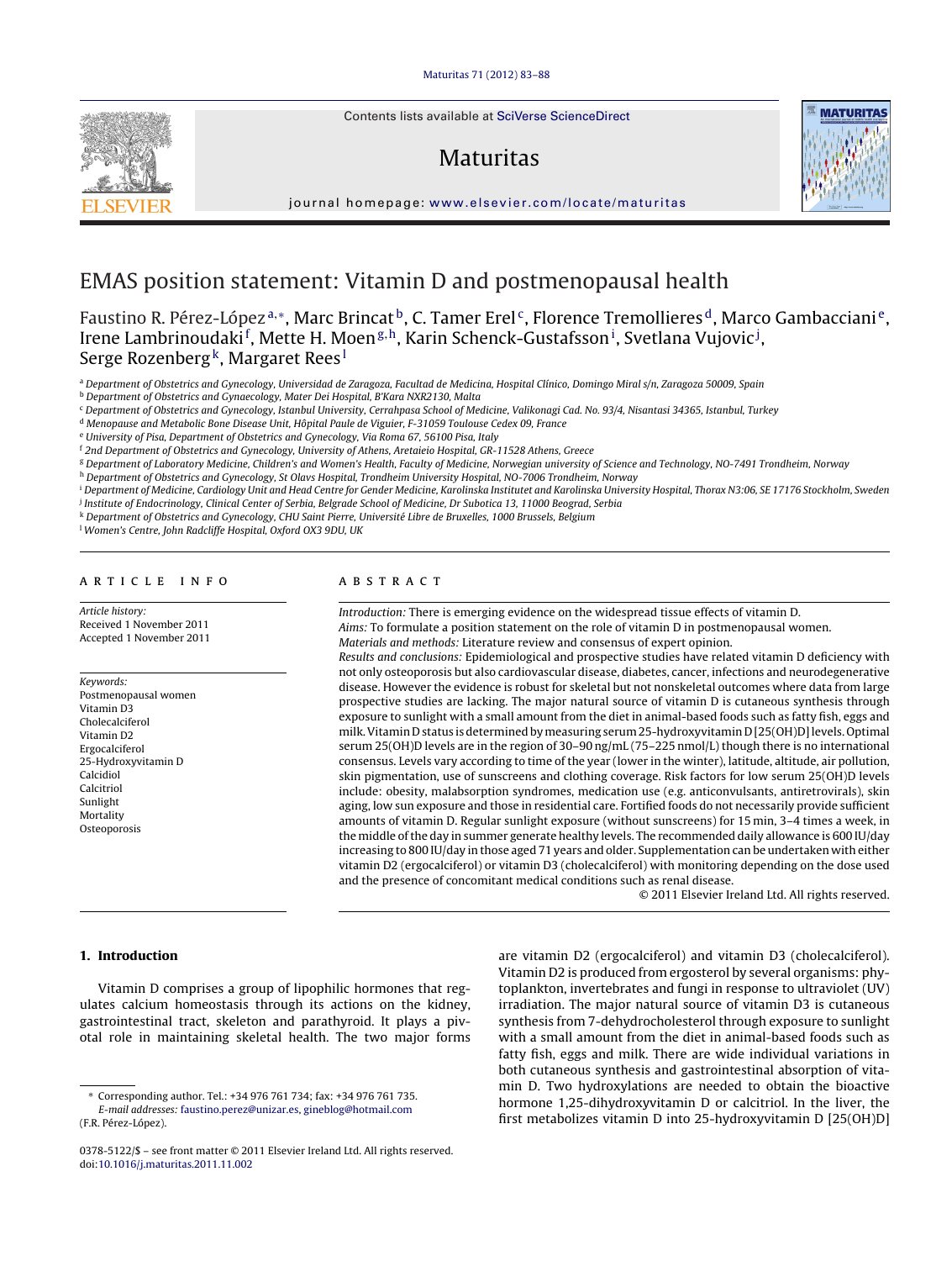or calcidiol; and the second produces calcitriol in the kidneys and other tissues [\[1–5\].](#page-4-0) Both vitamin D3 and vitamin D2 are synthesized commercially and found in dietary supplements or fortified foods.

Calcitriol stimulates calcium and phosphate absorption and participates in regulating the transcription of a large number of genes. In humans, locally synthesized calcitriol has a wide range of non-calciotropic functions including among others: insulin production, myocardial contraction, immunomodulation, monocyte antimicrobial action, innate immunity, cell proliferation and apoptosis [\[2,4,6–10\].](#page-4-0)

# **2. Assessment of vitamin D status**

There are many forms of the vitamin D in blood. To identify these compounds liquid chromatography and mass spectrometry are needed to separate active forms from inactive related compounds [\[11\].](#page-4-0) Currently the best available indicator of vitamin D status is circulating serum 25(OH)D which is most closely linked to parathyroid function and calcium homeostasis, although biologically less potent than calcitriol. In addition, serum 25(OH)D is taken up by target cells and would determine the risk of age-related chronic diseases more directly than calcitriol. Adequate plasma 25(OH)D levels seem to be between 30 ng/mL and 90 ng/mL  $(1 \text{ ng/mL} = 2.5 \text{ nmol/L})$ at which parathyroid hormone (PTH) secretion and calcium resorption from bone are minimized, and intestinal calcium absorption is stabilized though there is no international consensus [\[2,12\].](#page-4-0)

Hypovitaminosis D includes three categories according to cutoff values: insufficiency if serum 25(OH)D levels are between 20 and 29.99 ng/mL, deficiency below 20 ng/mL, and severe deficiency below 10 ng/mL [\[2,4,12,13\]](#page-4-0) but again there is controversy about absolute levels. Even taking into account sunny regions nearly 70% of the European population displays suboptimal levels (35% had insufficient, 25% deficient and 10% severely deficient levels) [\[13–17\].](#page-4-0)

Severe vitamin deficiency affects bone health and muscle function, leading to rickets, osteomalacia and myopathy [\[18,19\].](#page-4-0) Low vitamin D levels are also prevalent among osteoporotic postmenopausal women [\[20\]](#page-4-0) and have been associated to other diseases which include among others cardiovascular disease (CVD), cancer, diabetes, infections and neurological diseases [\[2,4,9,10\].](#page-4-0)

#### **3. Risk factors for hypovitaminosis D**

General risk factors for hypovitaminosis D include low UVinduced skin synthesis, dark skin, skin aging, poor dietary intake, obesity, malabsorption, and certain medications (e.g. anticonvulsant, antiretrovirals). Furthermore low plasma vitamin D levels are more common in women than in men [\[4,9,13\].](#page-4-0)

Since vitamin D synthesis depends on UV action on the keratinocytes, its deficiency is common especially in individuals with poor sunlight exposure such as those living at higher latitudes or residential care homes. Thus, latitude, altitude, time of the year (winter), time of the day (early morning and late afternoon), amount of exposed skin, skin pigmentation, sun protection (shade, extensive clothing cover, sunscreen use), and air pollution may interference with vitamin D skin synthesis [\[1,2,21\].](#page-4-0) People with natural dark skin produce half to a fifth of vitamin D than those with fair (white) for a similar level of sun exposure [\[22\].](#page-4-0) The use of sunscreens may drastically reduce cutaneous synthesis. In addition, skin aging is associated with lower 7-dehydrocholesterol levels [\[2,4,16\]](#page-4-0) which is the vitamin D precursor required for skin photosynthesis.

25(OH)D is stored in adipose tissue, and obesity is a risk factor for vitamin D deficiency [\[23\].](#page-4-0) Patients with malabsorption (e.g., coeliac disease, Crohn's disease, gastrointestinal bypass surgery, cystic fibrosis with pancreatic insufficiency) may have difficulties in absorbing vitamin D [\[24\]](#page-4-0) whereas those with renal insufficiency may have an increased urinary loss of 25(OH)D and limited capacity for calcitriol synthesis [\[2,25\].](#page-4-0) Chronic use of certain drugs, such as anticonvulsants, may reduce 25(OH)D levels due to accelerated inactivation of calcitriol caused by increased expression of CYP24 [\[26\].](#page-4-0) Antiretroviral agents may increase the conversion of 25(OH)D to calcitriol and accelerate its catabolism [\[27\].](#page-4-0)

## **4. Conditions associated to low vitamin D status**

### 4.1. Vitamin D and mortality

A systematic review of prospective studies reported a two- to five-fold higher mortality risk among subjects with lower serum 25(OH)D levels [\[28\].](#page-4-0) A systematic review reported the effect of supplementation with vitamin D, calcium, or both on subsequent cardiovascular events. This review concluded that vitamin D supplementation may reduce cardiovascular risk while calcium supplementation has minimal cardiovascular effects [\[29\].](#page-4-0)

The effect of vitamin D supplementation has been studied in 50 randomised trials which have compared vitamin D treatment (median of two years) versus placebo or no intervention. Vitamin D treatment decreased mortality, although only vitamin D3 decreased mortality significantly whereas other related compounds did not. It has been estimated that 161 individuals should be treated to prevent one death. Vitamin D3 associated with calcium treatment, increases the risk of nephrolithiasis [\[30\].](#page-4-0) A more recent systematic review and meta-analysis of randomised controlled trials related with bone health, reported that vitamin D was not significantly associated to outcomes such as death, myocardial infarction and stroke [\[31\].](#page-4-0)

#### 4.2. Vitamin D, bone metabolism and fractures

Osteoporotic fractures are common and a serious health problem among postmenopausal women. Adequate levels of vitamin D may contribute not only to skeletal conservation but also to neuromuscular function [\[20\].](#page-4-0) Fracture risk significantly increases across quartiles of serum 25(OH)D levels, and is independent of other factors. Thus, women with the lowest 25(OH)D concentrations (<47.6 nmol/L, 19 ng/mL) had higher fracture risk than do those with the highest levels (>70.6 nmol/L, 28.2 ng/mL) [\[32\].](#page-4-0)

Supplementation with vitamin D3 (>700 IU/day) and calcium produces benefits on bone mineral density (BMD) and reduces the risk of fractures as compared to placebo [\[33\].](#page-4-0) A meta-analysis including double blind randomised controlled trials studying individuals with a mean age of 65 years or older who received vitamin D (700–1000 IU/day) had a 19% reduction in the risk of falls. If serum 25(OH)D levels reached 60 nmol/L (24 ng/mL) or more there was a 23% fall reduction rate. However, daily vitamin D doses of less than 700 IU or serum 25(OH)D levels < 60 nmol/L did not reduce the risk of falls [\[34\].](#page-4-0)

The effectiveness of 800 IU day of vitamin D3, with or without calcium, at increasing BMD and preventing fractures in postmenopausal women has been assessed in a meta-analysis. The results suggest that vitamin D reduces fracture incidence of osteoporotic non-vertebral, hip, and other locations. In addition, vitamin D treatment benefits related to fractures are greater than those obtained by calcium alone [\[35\].](#page-4-0) A more recent systematic review that included more than 45,000 subjects, mostly elderly and female, reported that vitamin D treatment significantly reduces the risk of falls. This effect is more important in individuals with low vitamin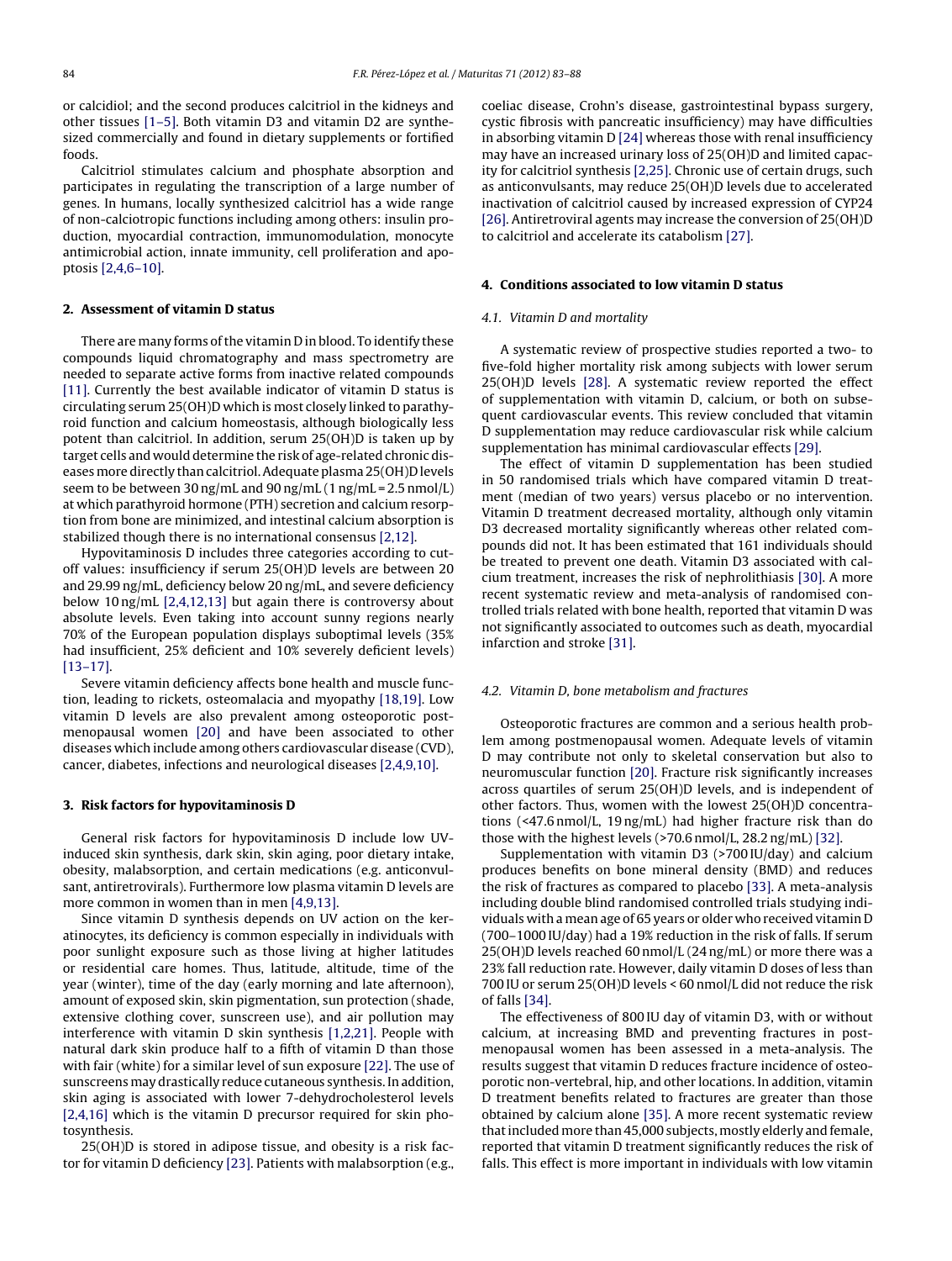D status and in studies in which vitamin D was complemented with calcium [\[36\].](#page-4-0)

Vitamin D insufficiency may also be an important factor in the diminished response to bisphosphonates seen in clinical practice. Thus, postmenopausal women with 25(OH)D blood levels above 33 ng/mL (lower levels were considered as insufficient) were 7 times more likely to respond to osteoporosis therapy than those with lower levels. In this study, 16.8% of responders had insufficient serum 25(OH)D levels as compared to 54.9% among those non-responders to bisphosphonate treatment [\[37\].](#page-4-0)

It seems that adequate amounts of calcium and vitamin D may prevent BMD loss, and increase muscle strength and reduce risk of falls. When osteoporosis is present, vitamin D supplements should be added to antiresorptives or other appropriate treatments.

## 4.3. Vitamin D, physical fitness and frailty

Muscle mass and strength declines in aged individuals and vitamin D status may contribute to this involution [13]. Reduced muscle strength increases the risk of falls in older women and is associated with low serum 25(OH)D levels [\[38,39\].](#page-4-0) Vitamin D deficiency predominantly affects the weight-bearing antigravity muscles of the lower limbs which are pivotal for postural balance and walking [\[12\].](#page-4-0) In healthy postmenopausal women, serum 25(OH)D levels have been related to physical fitness, and is a common factor in different indices such as android fat mass, lean mass, balance and handgrip strength [\[40\].](#page-5-0) In individuals aged 65 and older, vitamin D levels were inversely associated with poor physical performance [\[41\].](#page-5-0)

The effect of vitamin D supplementation in adults, with or without calcium, on muscle strength has also been studied in a systematic review and meta-analysis of 17 randomised controlled trials. Pooled data showed a considerable effect of vitamin D supplementation over hip muscle strength only in subjects with serum 25(OH)D levels <25 nmol/L (10 ng/mL) [\[42\].](#page-5-0) Thus vitamin D may be involved in maintaining muscle strength.

#### 4.4. Cardiovascular disease risk factors and vitamin D

Hypovitaminosis D has been associated with a series of risk factors, such as hypertension, glucose and lipid metabolism, obesity, peripheral artery disease, coronary artery disease, myocardial infarction, heart failure and stroke [\[43,44\].](#page-5-0)

In young adult women baseline 25(OH)D insufficiency (<80 nmol/L, 32 ng/mL) was significantly associated to a higher risk of systolic hypertension [\[45\].](#page-5-0) A meta-analysis reported that serum 25(OH)D levels were inversely associated to hypertension risk. In a dose–response meta-analysis an increment of 16 ng/mL (40 nmol/L) in serum 25(OH)D levels was significantly associated with reduced blood pressure levels [\[46\].](#page-5-0)

In adults, serum 25(OH)D levels are inversely associated with ultrasound measured intima–media and maximal carotid plaque thickness. Calcium, PTH and calcitriol were not associated with measures of carotid health [\[47\].](#page-5-0)

The use of calcium supplements, with and without vitamin D, has been associated to cardiovascular events in a reanalysis of the Women's Health Initiative cohort and a meta-analysis [\[48,49\].](#page-5-0) In this study calcium supplements, with or without vitamin D (400 IU/day), increased the risk of cardiovascular events, especially myocardial infarction, suggesting that the excess of calcium supplementation may have negative consequences on cardiovascular health. Therefore, there is now concern about giving calcium in women whose diet is replete as well as vitamin D.

### 4.5. Diabetes mellitus and vitamin D

Vitamin D is involved in the regulation of insulin secretion, as suggested by the presence of vitamin D receptors in pancreatic islets. In adults without diabetes mellitus, serum 25(OH)D levels are inversely associated to fasting glucose and insulin levels, and positively associated to insulin sensitivity index and high density lipoprotein cholesterol levels [\[50\].](#page-5-0) In a US cross-sectional multicenter cohort study, only diabetes was significantly associated with lower 25(OH)D and calcitriol levels [\[51\].](#page-5-0)

Subjects who developed type 2 diabetes in a 5-year period, had lower serum 25(OH)D as compared to those who remained free of the disease. It was estimated that the diabetes risk would be reduced by 24% for each 25 nmol/L (10 ng/mL) increment in serum 25(OH) levels. In addition, serum 25(OH)D levels were positively associated to insulin sensitivity. High calcium diet content was not associated to diabetes risk [\[52\].](#page-5-0)

#### 4.6. Vitamin D, breast cancer and colon cancer

Vitamin D induces cell differentiation and inhibits proliferation and metastatic potential and hence may be considered as an antiapoptotic agent [\[53,54\].](#page-5-0) A meta-regression analysis found that a 10 ng/mL (25 nmol/L) increase in serum 25(OH) D was significantly associated to a lower risk for colorectal and breast cancer [\[55\].](#page-5-0) Therefore, it seems that 25(OH)D levels display a consistent inverse relationship with these two types of cancer.

A meta-analysis of observational studies reported an association between serum 25(OH)D levels and breast cancer. The summary of relative risks for a 20 ng/mL (50 nmol/L) increase of serum 25(OH)D levels and decreased breast cancer risk were significant for included case–control studies, nested case–control studies and both combined study designs [\[56\].](#page-5-0) Another meta-analysis reported a significant inverse relationship between vitamin D intake and breast cancer risk. In addition, the highest quartile of serum 25(OH)D levels was associated to a 45% decrease in breast cancer risk as compared to the lowest quartile. On the other hand, women in the highest quartile of calcium intake displayed a 19% reduction of breast cancer risk as compared to the lowest quartile [\[57\].](#page-5-0)

Low serum 25(OH)D levels measured before chemotherapy were correlated to more deaths among postmenopausal women diagnosed with breast cancer and followed up for 5.8 years. Hence, a 10 nmol/L (4 ng/mL) decrement in serum 25(OH)D levels was associated with an 8% increase in death risk and a 14% increase in risk of distant metastasis [\[58\].](#page-5-0) These results are similar to those reported by Goodwin et al. [\[59\]](#page-5-0) in women with early breast cancer followed up for a mean of 11.6 years.

In one study postmenopausal women were randomly assigned to receive 1400–1500 mg calcium/day alone, calcium plus 1100 IU vitamin D/day, or placebo. Cancer incidence was significantly lower in women receiving the combined treatment as compared to the placebo group. Multiple logistic regression analysis determined that treatment with either calcium or calcium/vitamin D were significantly independent predictors of cancer risk [\[60\].](#page-5-0) In a pooled analysis of case–control studies, the estimated risk in the highest versus the lowest quartile across all 11 studies was significant. In addition, serum 25(OH)D levels of 47 ng/mL (117.5 nmol/L) were associated to a 50% lower risk of breast cancer [\[61\].](#page-5-0)

Among colorectal cancer patients, serum 25(OH)D postdiagnosis levels are predictive of mortality. Thus, individuals with the highest serum 25(OH)D levels had a significant reduction in both cancer-related and overall mortality as compared to those with the lowest levels [\[62\].](#page-5-0) Serum 25(OH)D concentrations have a strong and significant inverse linear dose–response association with risk of colorectal cancer. Thus, patients in the highest 25(OH)D quintile had a 40% lower risk of colorectal cancer than those in the lowest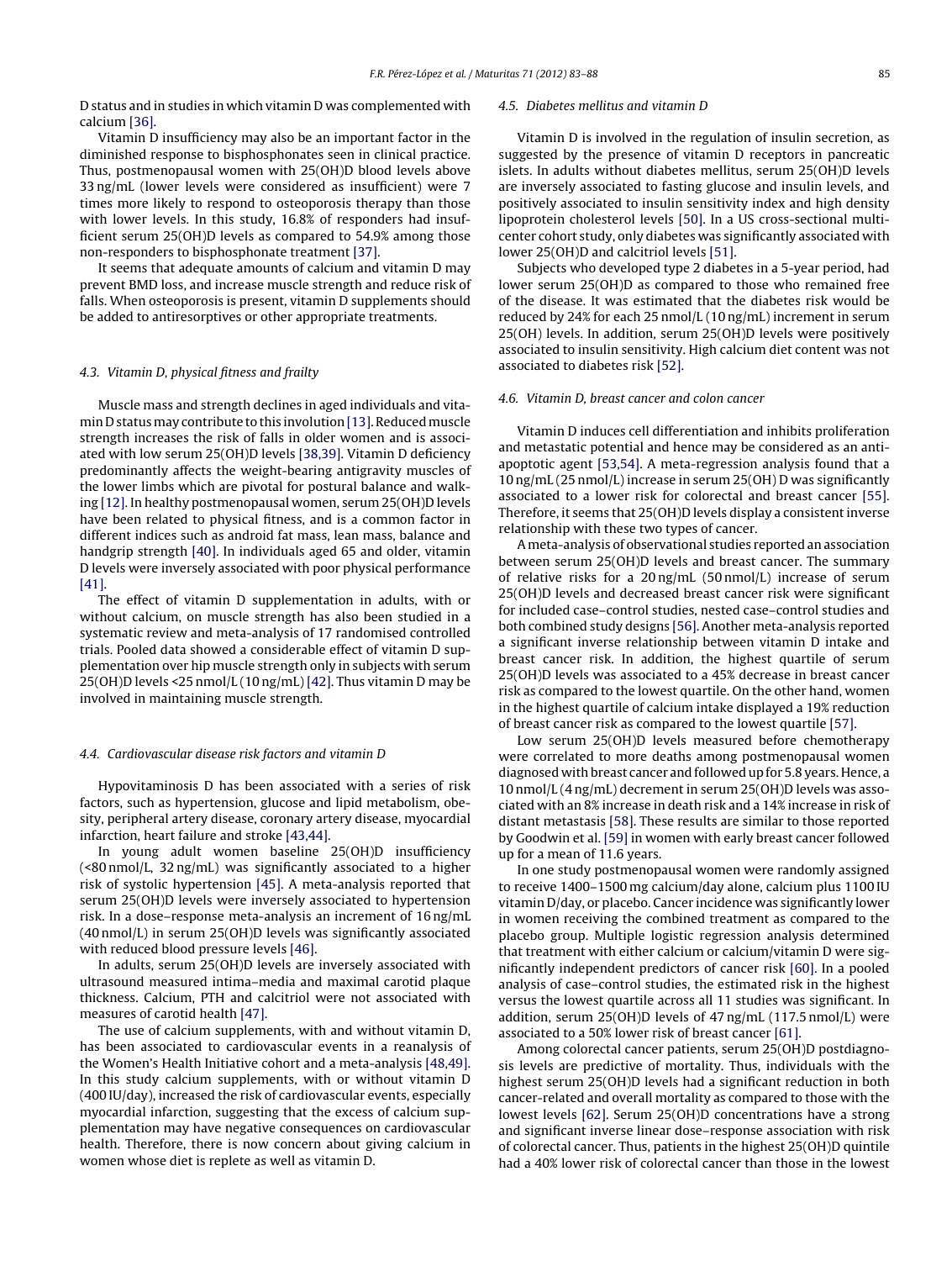quintile [\[63\].](#page-5-0) A meta-analysis of eight prospective studies of circulating levels of 25(OH)D and colon and rectal cancers, including the Physicians' Health Study, found an inverse association between circulating 25(OH)D levels and colorectal cancer, with a stronger association for rectal cancer [\[64\].](#page-5-0) Another recent systematic review and meta-analysis of prospective studies, reported that vitamin D intake and serum 25(OH)D levels had inverse associations with colorectal cancer. Thus, both supplemental and total vitamin D intake and 25(OH)D status were inversely associated with colon cancer risk [\[65\].](#page-5-0)

#### 4.7. Vitamin D and infection

Susceptibility to infection has been related to vitamin D status, including upper respiratory tract viral infections. A secondary analysis of the Third National Health and Nutrition Examination Survey found that serum 25(OH)D levels were inversely associated with recent upper respiratory tract infection and that the association may be stronger in those with respiratory tract diseases such as asthma and chronic obstructive pulmonary disease [\[66\].](#page-5-0) A three year randomised clinical trial of vitamin D supplementation performed among postmenopausal women at great risk for vitamin D deficiency found a significant protective effect against respiratory infections [\[67\].](#page-5-0)

A recent prospective study in patients with pneumonia reported that severe 25(OH)D deficiency was related to higher mortality rates when compared to those with sufficient levels. Increased mortality was not related to co-morbid conditions, age or severity of the acute illness [\[68\].](#page-5-0)

#### 4.8. Vitamin D and the brain function

Receptors for vitamin D, 1- $\alpha$ -hydroxylase and PTH are widely distributed in the human brain, and there are clinical data suggesting that vitamin D may affect cerebral function [\[69,70\].](#page-5-0) Vitamin D may have neuroprotective effects by different mechanisms, including antioxidative effects, neuronal calcium regulation, immunomodulation and vascular protection [\[71\].](#page-5-0) Observational and small randomised studies, with some methodological limitations, have suggested a positive effect of sunlight and/or adequate vitamin D levels on memory, cognition, all-cause dementia and Parkinson disease risk [\[71–74\].](#page-5-0)

### **5. Maintaining vitamin D levels**

There is a growing body of evidence suggesting an important role for sufficient serum vitamin D levels which may increase longevity and improve quality of life by reducing mortality and the risk of several age-related diseases [\[2,4,9\].](#page-4-0) Thus, it seems reasonable to maintain sufficient serum 25(OH)D levels (>30 ng/mL, 75 nmol/L) throughout life. However data on non skeletal outcomes are inconsistent and RCTs are sparse [\[4,10,75\].](#page-4-0)

# 5.1. Diet and fortified food

Vitamin D is present in oil-rich fish, sunlight-exposed mushrooms, eggs, and milk. Cod liver oil is a rich natural source of vitamin D; although there is concern regarding its use at high doses due to its vitamin A content and the related adverse effects. Fortification of food with vitamin D varies worldwide. In some countries milk, bread and margarine are fortified with vitamin D.As their vitamin D content is quite variable, they do not necessarily provide sufficient amounts.

#### 5.2. Sunlight exposure

Sunlight-induced vitamin D3 skin synthesis is influenced by season, latitude, time of day, cloud cover, smog, altitude, skin pigmentation, sunscreen use, clothing coverage and age. To produce vitamin D, sunlight UV radiation should act directly on the skin without the interference of sunscreens or glass (receiving sunlight indoors through a window does not induce vitamin D synthesis). Also, aging negatively influences vitamin D acquisition through sunlight photosynthesis [\[4–6,76\].](#page-4-0)

A lifestyle with small doses of sunlight (15 min of sun exposure, 3–4 times a week) over the face and arms is recommended during the spring, summer and autumn months. Longer unprotected sunlight exposures are not recommended due to the increased risk of skin cancer [\[77\].](#page-5-0) It seems that sun UV radiation or an unidentified associated factor may reduce all-cause, cardiovascular- and cancer-related mortality in women. However, artificial UV exposure is associated to increased overall and cancer-related mortality [\[76,78\].](#page-5-0)

#### 5.3. Vitamin D supplementation

Different North American organizations, the International Osteoporosis Foundation and professional or scientific societies have published recommendations for vitamin D supplements [\[79–82\].T](#page-5-0)he recommended daily allowance is 600 IU/day increasing to 800 IU/day in those aged 71 years and older [75,80]. Vitamin D supplements should be used when diet and lifestyle (sunlight) recommendations cannot be implemented. Increasing fortified food intake or sunlight exposure is not recommended. It seems that up to 4000 IU of vitamin D3/day are devoid of any significant adverse effects, and effectively increases serum 25(OH)D levels to highnormal physiological concentrations [\[80–82\].](#page-5-0) Note that availability of different supplement preparations varies worldwide. Monitoring vitamin D levels depends on the dose of supplement used and the presence of concomitant medical conditions such as renal disease.

It could be recommended that healthy postmenopausal women over the age of 65 years should receive 800–1000 IU/day of vitamin D to maintain sufficient serum 25(OH)D levels [\[82\].](#page-5-0)

Postmenopausal women with risk factors for low vitamin D status should be screened for serum 25(OH)D status and adequately treated. This marker should be measured at 2–3 months intervals until its level is stabilized in the normal range. Women with serum 25(OH)D levels below 20 ng/mL (50 nmol/L) may need treatment with 4000–10,000 IU/day to achieve adequate levels. If individual risk factors are not modifiable, the appropriate dose should be maintained with an annual serum 25(OH)D measurement. Women with morbid obesity (pre- and post gastrointestinal bypass surgery), malabsorption syndromes, and hepatic or renal diseases require specific tailored doses of vitamin D supplements.

Women with vitamin D deficiency related to osteoporosis and/or previous incidental fractures should receive adequate amounts of vitamin D (800–1200 IU/day if there are no risk factors for low serum vitamin D) and specific bone conserving therapies [\[82\].](#page-5-0)

### 5.4. Vitamin D toxicity

Vitamin D toxicity is associated with hypercalcemia, hypercalciuria, vascular and soft tissue calcification and nephrolithiasis [\[30,83,84\].](#page-4-0) Vitamin D toxicity has never been reported from sunlight alone. There is no evidence supporting toxicity for serum 25(OH)D levels above 150 ng/mL (375 nmol/L) or indefinite supplementation with 10,000 IU/day [\[85,86\].](#page-5-0) On the other hand, the toxic effects may be related to excessive calcium supplementation and daily doses of vitamin D above 50,000 IU for several months.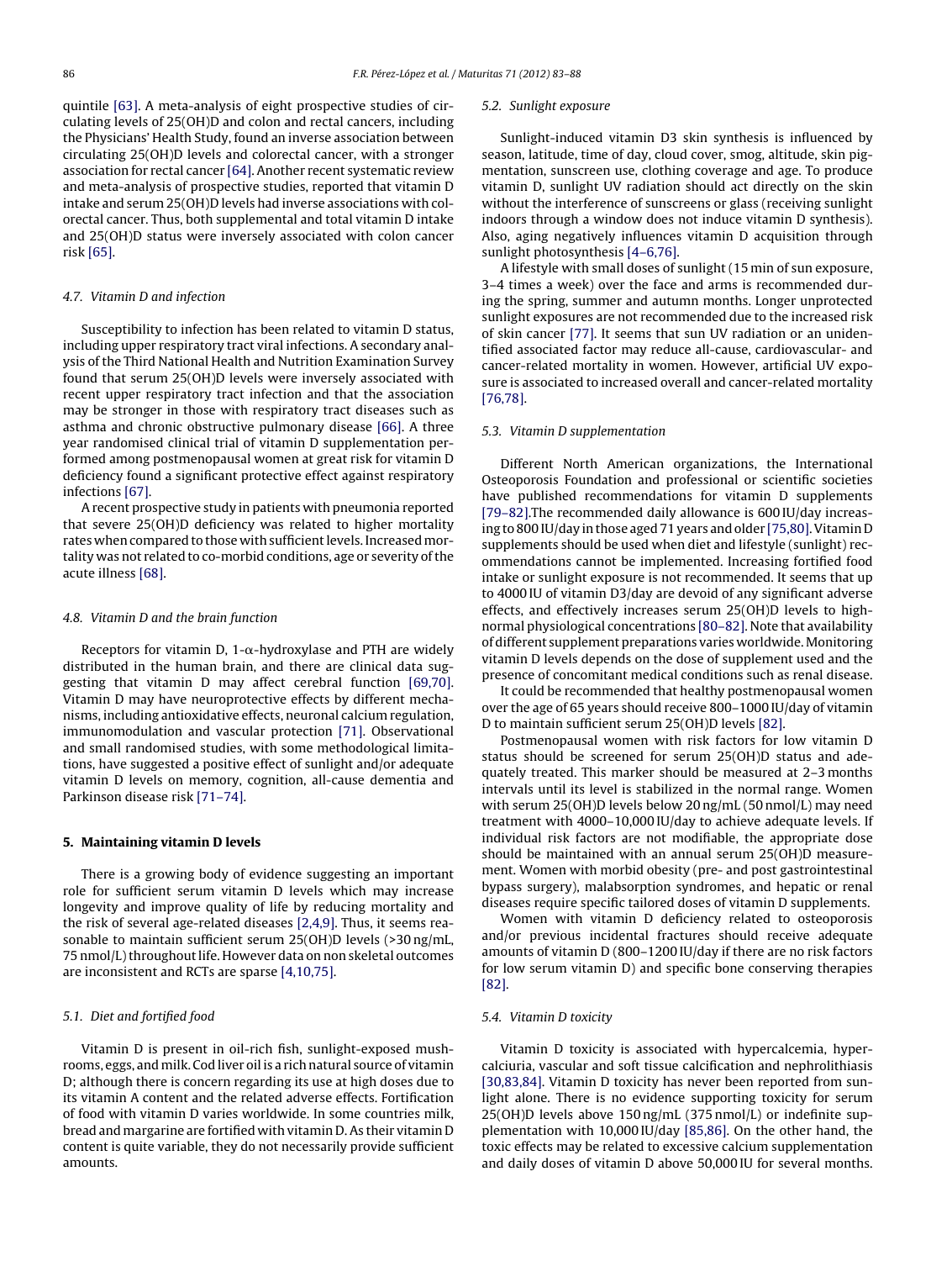<span id="page-4-0"></span>A high vitamin D intake was not associated with nephrolithiasis in a large cohort [\[87\],](#page-5-0) while calcium supplementation was associated with a 20% increased risk of nephrolithiasis [\[88\].](#page-5-0) Thus, patients with hypercalciuria and nephrolithiasis should be assessed to determine the risk of vitamin D therapy.

Of note postmenopausal women with sarcoidosis have considerably higher conversion rates of 25(OH)D to calcitriol [\[89\].](#page-5-0) Therefore, vitamin D dosage should be reduced to 200–400 IU/day and the response monitored with serum 25(OH)D measurements.

## **6. Summary recommendations**

- Health professionals should be aware that vitamin D deficiency and insufficiency are common and may affect up to 70% of European populations (including those living in sunny regions).
- In healthy postmenopausal women, adequate serum concentrations can be achieved through sun exposure (15 min per day, 3–4 times a week) or vitamin D supplementation with 800–1000 IU/day.
- Women with low serum 25(OH)D levels should use doses ranging from 4000 to 10,000 IU/day to achieve adequate levels.
- Women with morbid obesity (pre and post gastrointestinal bypass surgery), malabsorption syndromes, hepatic or renal diseases, require specific tailored doses of vitamin D supplements.
- Women with vitamin D deficiency related to osteoporosis and/or previous incidental fractures should receive adequate amounts of vitamin D (800–1200 IU/day if there are no associated risk factors for low serum vitamin D levels) and specific bone conserving therapies.

#### **Contributors**

Faustino R. Pérez-López prepared the initial draft, contributed significantly to the intellectual input and writing of the final version. The draft was circulated to all EMAS board members for comment and approval. Production was coordinated by Margaret Rees.

#### **Competing interests**

None declared.

#### **Funding**

None.

#### **Provenance**

EMAS position statement.

### **Acknowledgements**

FRPL prepared the initial draft which was circulated to all EMAS board members for comment and approval, production was coordinated by MR.

#### **References**

- [1] Perez-Lopez FR. Vitamin D: the secosteroid hormone and human reproduction. Gynecol Endocrinol 2007;23:13–24.
- [2] Holick MF. Vitamin D deficiency. N Engl J Med 2007;357:266–81.
- [3] Ceglia L. Vitamin D and skeletal muscle tissue and function. Mol Aspects Med 2008;29:407–14.
- [4] Pérez-López FR, Chedraui P, Fernández-Alonso AM. Vitamin D and aging: beyond calcium and bone metabolism. Maturitas 2011;69:27–36.
- [5] Schnatz PF, Nudy M, O'Sullivan DM, Ethun K, Appt SE, Clarkson TB. Identification of a mechanism for increased cardiovascular risk among individuals with low vitamin D concentrations. Menopause 2011;18:994–1000.
- [6] Szodoray P, Nakken B, GaalJ, et al. The complex role of vitamin D in autoimmune diseases. Scand J Immunol 2008;68:261–9.
- Zasloff M. Fighting infections with vitamin D. Nat Med 2006;12:388-90.
- [8] Liu E, Meigs JB, Pittas AG, et al. Plasma 25-hydroxyvitamin D is associated with markers of the insulin resistant phenotype in nondiabetic adults. J Nutr 2009;139:329–34.
- [9] Moreno LA, Valtueña J, Pérez-López FR, González-Gross M. Health effects related with low vitamin D concentrations. Beyond bone metabolism. Ann Nutr Metab; in press.
- [10] Chung M, Balk EM, Brendel M, et al. Vitamin D and calcium: a systematic review of health outcomes. Evidence Report No. 183. Prepared by the Tufts Evidencebased Practice Center AHRQ Publication No. 09-E015. Rockville, MD: Agency for Healthcare Research and Quality; 2009.
- [11] Shah I, James R, Barker J, Petroczi A, Naughton DP. Misleading measures in vitamin D analysis: a novel LC-MS/MS assay to account for epimers and isobars. Nutr J 2011;10:46.
- [12] Lips P. Vitamin D physiology. Prog Biophys Mol Biol 2006;92:4–8.
- [13] Pérez-López FR. Low maternal vitamin D status during pregnancy requires appropriate therapeutic interventions. Int J Gynecol Obstet; [doi:10.1016/j.ijgo.2011.10.001](http://dx.doi.org/10.1016/j.ijgo.2011.10.001), in press.
- [14] Hyppönen E, Power C. Hypovitaminosis D in British adults at age 45 y: nationwide cohort study of dietary and lifestyle predictors. Am J Clin Nutr 2007;85:860–8.
- [15] Hintzpeter B, Mensink GB, Thierfelder W, Müller MJ, Scheidt-Nave C. Vitamin D status and health correlates among German adults. Eur J Clin Nutr 2008;62:1079–89.
- [16] Hirani V, Tull K, Ali A, Mindell J. Urgent action needed to improve vitamin D status among older people in England! Age Ageing 2010;39:62–8.
- [17] González-Molero I, Morcillo S, Valdés S, et al. Vitamin D deficiency in Spain: a population-based cohort study. Eur J Clin Nutr 2011;65:321–8.
- [18] Munns C, Zacharin MR, Rodda CP, et al. Prevention and treatment of infant and childhood vitamin D deficiency in Australia and New Zealand: a consensus statement. Med J Aust 2006;185:268–72.
- [19] Glerup H, Mikkelsen K, Poulsen L, et al. Hypovitaminosis D myopathy without biochemical signs of osteomalacic bone involvement. Calcif Tissue Int 2000;66:419–24.
- [20] Perez-Lopez FR. Vitamin D and its implications for musculoskeletal health in women an update. Maturitas 2007;52:117–37.
- [21] Reusch J, Ackermann H, Badenhoop K. Cyclic changes of vitamin D and PTH are primarily regulated by solar radiation: 5-year analysis of a German (50 degrees N) population. Horm Metab Res 2009;41:402–7.
- [22] Clemens TL, Henderson SL, Adams JS, Holick MF. Increased skin pigment reduces the capacity of skin to synthesise vitamin D3. Lancet 1982;1:74–6.
- [23] Wortsman J, Matsuoka LY, Chen TC, Lu Z, Holick MF. Decreased bioavailability of vitamin D in obesity. Am J Clin Nutr 2000;72:690–3.
- [24] Schulte CM. Bone disease in inflammatory bowel disease. Aliment Pharmacol Ther 2004;20(Suppl. 4):43–9.
- [25] Mehrotra R, Kermah D, Budoff M, et al. Hypovitaminosis D in chronic kidney disease. Clin J Am Soc Nephrol 2008;3:1144–51.
- [26] Vrzal R, Doricakova A, Novotna A, et al. Valproic acid augments vitamin D receptor-mediated induction of CYP24 by vitamin D3: a possible cause of valproic acid-induced osteomalacia? Toxicol Lett 2011;200:146–53.
- [27] Rodríguez M, Daniels B, Gunawardene S, Robbins GK. High frequency of vitamin D deficiency in ambulatory HIV-positive patients. AIDS Res Hum Retroviruses 2009;25:9–14.
- [28] Grandi NC, Breitling LP, Brenner H. Vitamin D and cardiovascular disease: systematic review and meta-analysis of prospective studies. Prev Med 2010;51:228–33.
- [29] Wang L, Manson JE, Song Y, Sesso HD. Systematic review: vitamin D and calcium supplementation in prevention of cardiovascular events. Ann Intern Med 2010;152:315–23.
- [30] Bjelakovic G, Gluud LL, Nikolova D, et al. Vitamin D supplementation for prevention of mortality in adults. Cochrane Database Syst Rev 2011;(7) [Art. No. CD007470].
- [31] Elamin MB, Abu Elnour NO, Elamin KB, et al. Vitamin D and cardiovascular outcomes: a systematic review and meta-analysis. J Clin Endocrinol Metab 2011;96:1931–42.
- [32] Cauley JA, Lacroix AZ, Wu L, et al. Serum 25-hydroxyvitamin D concentrations and risk for hip fractures. Ann Intern Med 2008;149:242–50.
- [33] Cranney A, Horsley T, O'Donnell S, et al. Effectiveness and safety of vitamin D in relation to bone health. Evid Rep Technol Assess 2007:1–235.
- [34] Bischoff-Ferrari HA, Dawson-Hughes B, Staehelin HB, et al. Fall prevention with supplemental and active forms of vitamin D: a meta-analysis of randomised controlled trials. BMJ 2009;339:b3692.
- [35] Bergman GJ, Fan T, McFetridge JT, Sen SS. Efficacy of vitamin D3 supplementation in preventing fractures in elderly women: a meta-analysis. Curr Med Res Opin 2010;26:1193–201.
- [36] Murad MH, Elamin KB, Abu Elnour NO, et al. The effect of vitamin D on falls: a systematic review and meta-analysis. J Clin Endocrinol Metab 2011;96:2997–3006.
- [37] Shieh A, Carmel A, Bockman R, Vitamin D insufficiency is associated with decreased bisphosphonate response. In: The Endocrine Society Congress. 2011. p. 1–228 [Abstract] http://edrv.endojournals.org/cgi/ content/meeting abstract/32/03 MeetingAbstracts/P1-228.
- [38] Bischoff HA, Stahelin HB, Urscheler N, et al. Muscle strength in the elderly: its relation to vitamin D metabolites. Arch Phys Med Rehabil 1999;80:54–8.